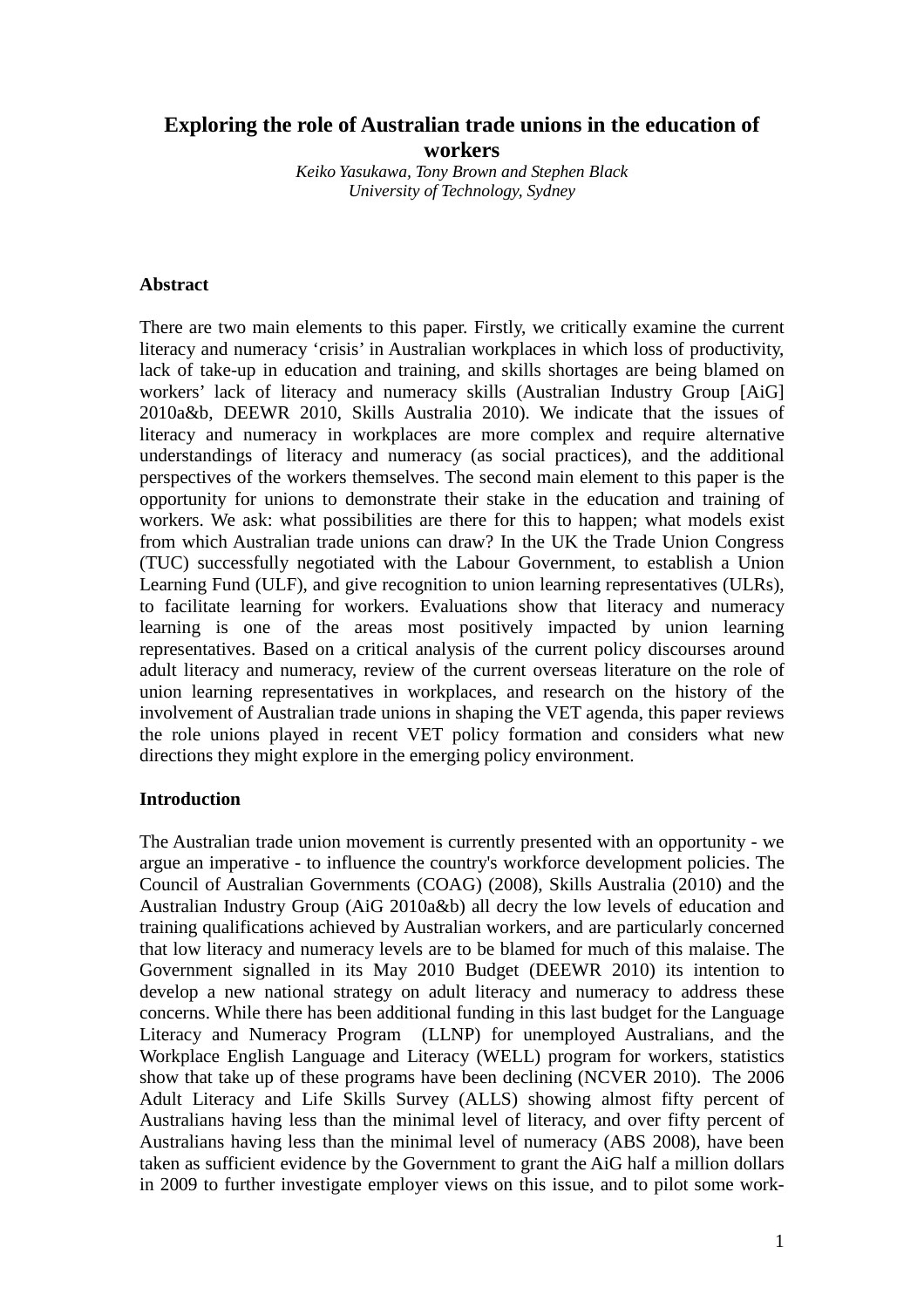based literacy and numeracy courses (AiG 2010a). As far as the Government and the AiG are concernedthere is a 'crisis' in adult literacy and numeracy in Australia.

We argue that the notion of 'crisis' requires some examination. It is not clear, for example that workers share the notion that there is a crisis attributable to their 'deficiencies' in skills. Framing the issue of skills in terms of 'shortages' and 'crisis', and especially as a crisis in literacy and numeracy, poses the question in such a way that invites a narrow answer (we need more skills and tighter control of curriculum and teachers to ensure they are produced). It positions workers as being deficient and education providers as being inadequate, and misses very important wider issues related to the organisation of work itself. These other issues include: the way work is organised within workplaces and across industries; levels of pay and security; the balance between work and family or other aspects of life; control and autonomy at work; and the quality of, or satisfaction at, work are all important contributors to the supply and retention of workers and their skills.

Research in Australia suggests that three-quarters of Australian workers are in jobs that 'appear to be appropriate for their educational qualifications' or 'are overeducated' where the educational requirements of their jobs are less than their own educational attainment (Miller 2007, Voon & Miller 2005 cited in Ryan &Sinning 2010). Ryan and Sinning in their discussion of skill mismatches show that the relationship between over and under-education and over and under-skilling is more complicated than usually canvassed. Similarly, large-scale Canadian research by Livingstone (1999, Livingstone & Wilson 2009) shows that it is not a question of skill shortages but an under-utilisation of existing skills that needs more attention.

Although there has been research that examines workplace literacy and numeracy needs from the workers' perspective, little of the findings are reflected in the dominant discourses. Unions, while welcoming recent policy debates on skills (e.g. AMWU 2008, ETU 2008, AWU 2010, CFMEU  $2010^1$ ), have emphasised the need to understand the relationship between training, jobs and labour conditions more closely. For example, the AWU (2010:4) calls for a 'discussion around what constitutes a skill shortage and what constitutes a labour shortage' while the AMWU (2008:11) contends that:

Workforce development and skills upgrading schemes which are based on "employer" demands and intelligence are bound to fail. The real sources of intelligence here are to be found in the workforce itself. This is why a network of workplace assessors and workplace learning representatives should be developed.

The AMWU expresses caution about an uncritical investment in literacy and numeracy training, '[t]here are risks associated with opening the program up for 'foundation' and 'enabling' training which bears little direct connection with the skills required for effective performance in a job and which may become an end in itself'. Apart from this AMWU statement, union analysis that critically engages with the link between the 'literacy and numeracy crisis' and the kinds of challenges faced by

 $\overline{a}$ 

<sup>&</sup>lt;sup>1</sup>Australian Manufacturing Workers Union (AMWU); Electrical Trades Union (ETU); Australian Workers Union (AWU); and Construction, Forestry, Mining Employees Union (CFMEU)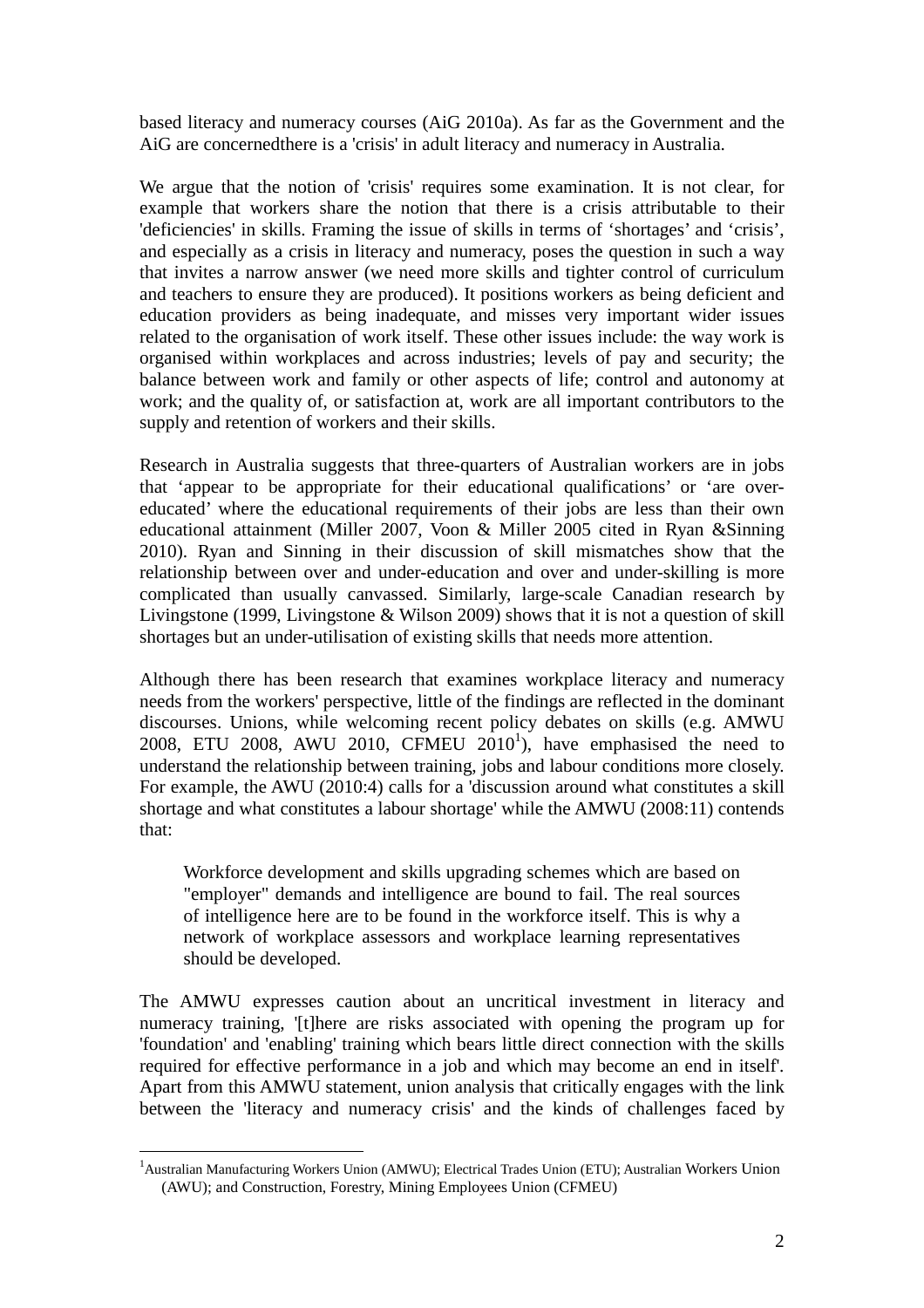workers in relation to employment opportunities and patterns are difficult to locate.

This papercontemplates some possible roles that the trade union movement can take in formulating and implementing a response to the current crisis discourse in adult literacy and numeracy, and the implications of each for unions' current concern for their own renewal. Drawing on overseas research as well as our own, we examine these possibilities through two lenses, firstly, models of literacy and numeracy, and secondly, models of trade union renewal, and analyse what these offer for the ways unions can be involved in the worker literacy and numeracy debate, and what these might mean for the interests of trade unions.

## **Whose literacy and numeracy?**

According to the AiG (2010a:1), over 75% of employers reported that poor literacy and numeracy were affecting their business. The AiG claims that low levels of literacy and numeracy have wide implications in their businesses including problems in: productivity levels; safety; team effectiveness; the value gained from any training; and levels of skills shortages (AiG 2010b:27). Skills Australia, drawing on the ALLS survey is also calling for ways to 'lift the unacceptably low level of adult language, literacy and numeracy to enable effective educational, labour market and social participation' (2010:4). Shomos (2010) from the Productivity Commission undertook statistical modelling to support his claim that increasing literacy and numeracy skills would lead to improvements in labour market participation. Reading the claims and arguments put forward by the Government and industry, one could believe that productivity and workforce participation problems can be unproblematically solved by providing workplace literacy and numeracy training programs.

In 2001 the UK government introduced the *Skills for Life* policy, which led to a significant injection of funding into adult literacy, language and numeracy programs, including provision, teacher development and research. The policy enabled a number of longitudinal studies using both quantitative and qualitative approaches to be undertaken about different types of programs including those for workers and unemployed job seekers. None of the proponents of the Australian 'crisis' discourse has cited the UK studies that engage critically with the benefits of workplace literacy and numeracy programs. However, Wolf and Evans' (2011) longitudinal studies conclude that there is little compelling evidence to suggest that short term literacy and numeracy programs similar to the Australian LLNP and WELL programs have significant or immediate productivity outcomes for the employer or employment benefits for learners. They also recognise the difficulties of determining productivity benefits directly attributable to increasing people's literacy and numeracy levels.

Another question that is not being asked in the dominant 'crisis' discourses around literacy and workplace is: how do the workers link their literacy and numeracy skills to productivity in their workplace and their need and inclination to participate in further training? Workers' own voices are not heard in the publications of the Government and industry peak bodies. Yet, studies that closely examine workplace literacy and numeracy from the workers' perspectives (Hull 1997, Black 2001, Belfiore et al 2004) provide insights that are not captured in the mainstream public discourses and which are difficult to capture in the kinds of externally devised standardised assessment and programming instruments mandated in government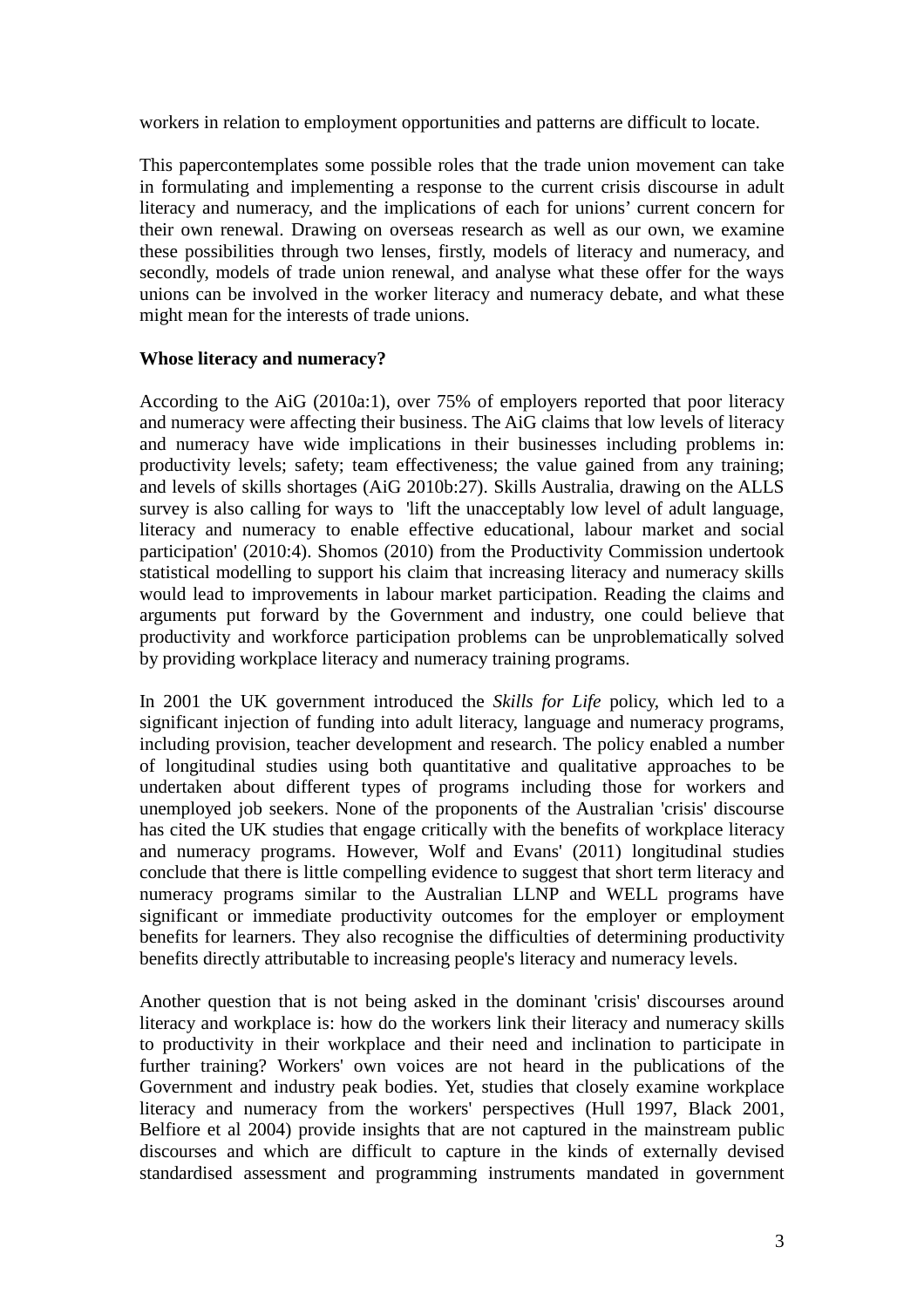funded labour market and workplace literacy and numeracy programs. These studies have examined questions of workers' literacy and numeracy using qualitative approaches, including ethnographic approaches, and work with a different conceptual model of literacy and numeracy to that of the proponents of the mainstream 'crisis' discourse. While the mainstream discourse regards literacy and numeracy skills as measurable through standardised metrics, literacy and numeracy examined from the workers' perspective reveals a different dimension and therefore understanding about what literacy and numeracy means for workers. They can show how literacy and numeracy are embedded in their work practices; the way they work together and negotiate different demands, including those that demand literacy and numeracy skills as a team; what their actual jobs are and to what extent they require the literacy and numeracy that their employers identify; and what they themselves have devised to work productively and efficiently. By critically examining these dimensions of work practices, one can begin to see the different resources that individual workers bring and that are created as a result of these individuals working together. This in turn can uncover how the relations of power between workers and their managers are played out. Their studies show that what the employers identify as the solution to problems in their workplaces are not always supported by the workers, not due to resistance to improve their literacy and numeracy, but because they do not agree that the employers are asking the right questions in the first place.

The proponents of increasing worker literacy and numeracy levels as a solution to problems in productivity would focus on workplace documents and analyse them in terms of the 'measurable' skills (e.g identifying different elements of a particular kind of graph, knowing where to fill in what details in a workplace form). By devising and using tools that assess these specific skills, employers identify which workers are in deficit of these skills and in need of training. According to this discourse, literacy and numeracy are functional skills that ought to be possessed by individual workers, and where this is not the case, those individuals in deficit can be sent to training.

Thus there are competing conceptual models of literacy and numeracy. Barton (2007) calls these the functional model and the social practices model. The functional model regards literacy and numeracy as value neutral skills that can be appropriated to a range of different contexts. The socio-cultural approach views literacy and numeracy as social practices, that is, as ways in which people use language and mathematics to make meaning of what they do in their particular socio-cultural settings. Literacy and numeracy, therefore are necessarily context-dependent and so cannot be measured by any standardised instrument. Barton (2007:32) promotes

an ecological approach…[that] examines the social and mental embeddedness of human activities in a way which allows change. Instead of studying the separate skills which underlie reading and writing, it involves a shift to studying literacy, a set of social practices associated with particular symbol systems and their related technologies. To be literate is to be active; it is to be confident within these practices.

What is significant in the ecological approach is the idea of literacy as active within and through social practices, rather than as a set of atomised skills that are not subject to any change or that can change in relation to changes experienced by individuals and their environment.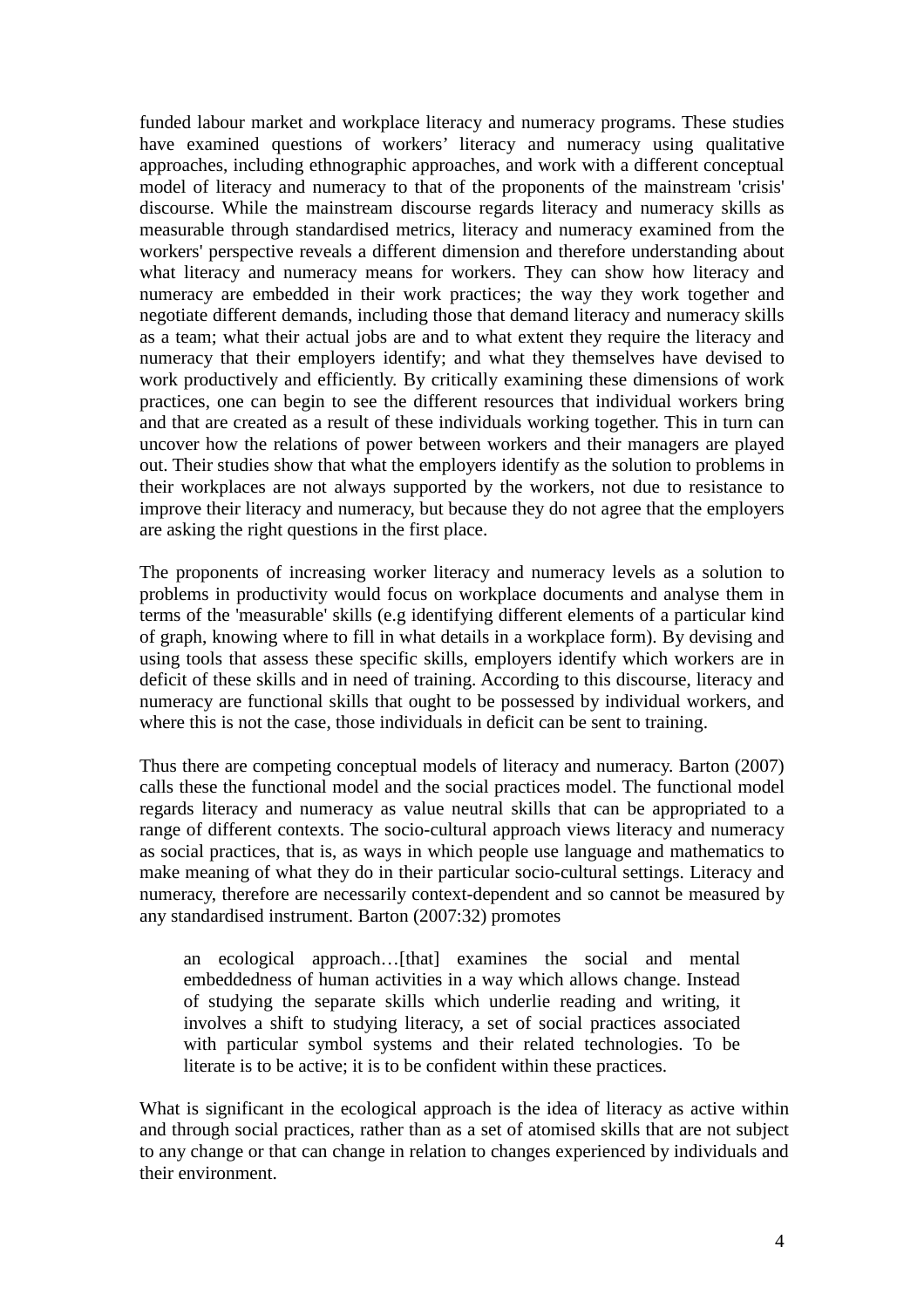In considering the literacy and numeracy of workers, the functional approach would assume that some standard levels or measures can be derived to assess the literacy and numeracy levels of workers. This is the approach taken in a Productivity Commission study (Shomos 2010), which attempts to draw links between workers' literacy and numeracy skills and labour market outcomes. He argues that socio-cultural approaches, particularly those involving ethnographic methodologies

are expensive to carry out and unlikely to provide useful data for analying labour market effects of literacy and numeracy.... Compare with the social and cultural approach, the functional definition of literacy and numeracy is easier to measure, making it more useful for the empirical analysis in this paper (Shomos 2010:12).

'Easier to measure', however, does not mean more informative, or even meaningful in some contexts. In seeking to develop a robust, integrated and critical framework to understand learning in workplaces, Warhurst observes that quantifying skills and learning is difficult and so the tendency is that 'what is easy to count gets counted and what is not gets ignored'(cited in Sawchuck 2006:599). But according to Sawchuk (2006:599) this is not motivated by simplicity alone,

Analyses of actual social practices associated with skilled and knowledgeable behavior, show that skill is difficult to quantify particularly on an individual basis, but this begs important questions that emphasize the need to maintain a critical political economic perspective: not simply, why exactly do we need to quantify skill, but also what does this widely held need implicitly say about what we see as relevant and legitimate?... the motive is embedded in the need for productivity, but productivity of a profitable kind; it is embedded in the need for competitive national firms, but competition under certain auspices; it is embedded in the need to engage and reward people, but people constructed vis-à-vis a labour market; ultimately it is embedded in the need by one social group to control and appropriate the efforts of others.

The tendency to 'count' the easily countable and ignore the uncountable is also examined by Warhurst & Thompson (2006) in relation to how contributions are measured by governments and firms towards their aspirations of a knowledge economy. They explain that knowledge is seen as something to be captured, leveraged or converted for commercial gain and therefore, knowledge has to be managed by the firms. At the heart of knowledge management is to 'separate knowledge from the knower'(Warhurst & Thompson 2006:795). One way in which this is achieved is to develop 'proxy measures' of knowledge – such as qualifications or broad-brush categories of occupations, rather than to examine the practices that give rise to and in which the knowledge is being used by workers. Jackson (cited in Sawchuk 2006:601) shares the concern about separation when she observes,

knowledge and skills are constructed as stable objects which stand outside the learner, and can be discovered in the form of 'tasks' to be mastered. Such tasks and their mastery are seen to be unambiguously definable and accessible to evaluation in a systematic and unambiguous manner.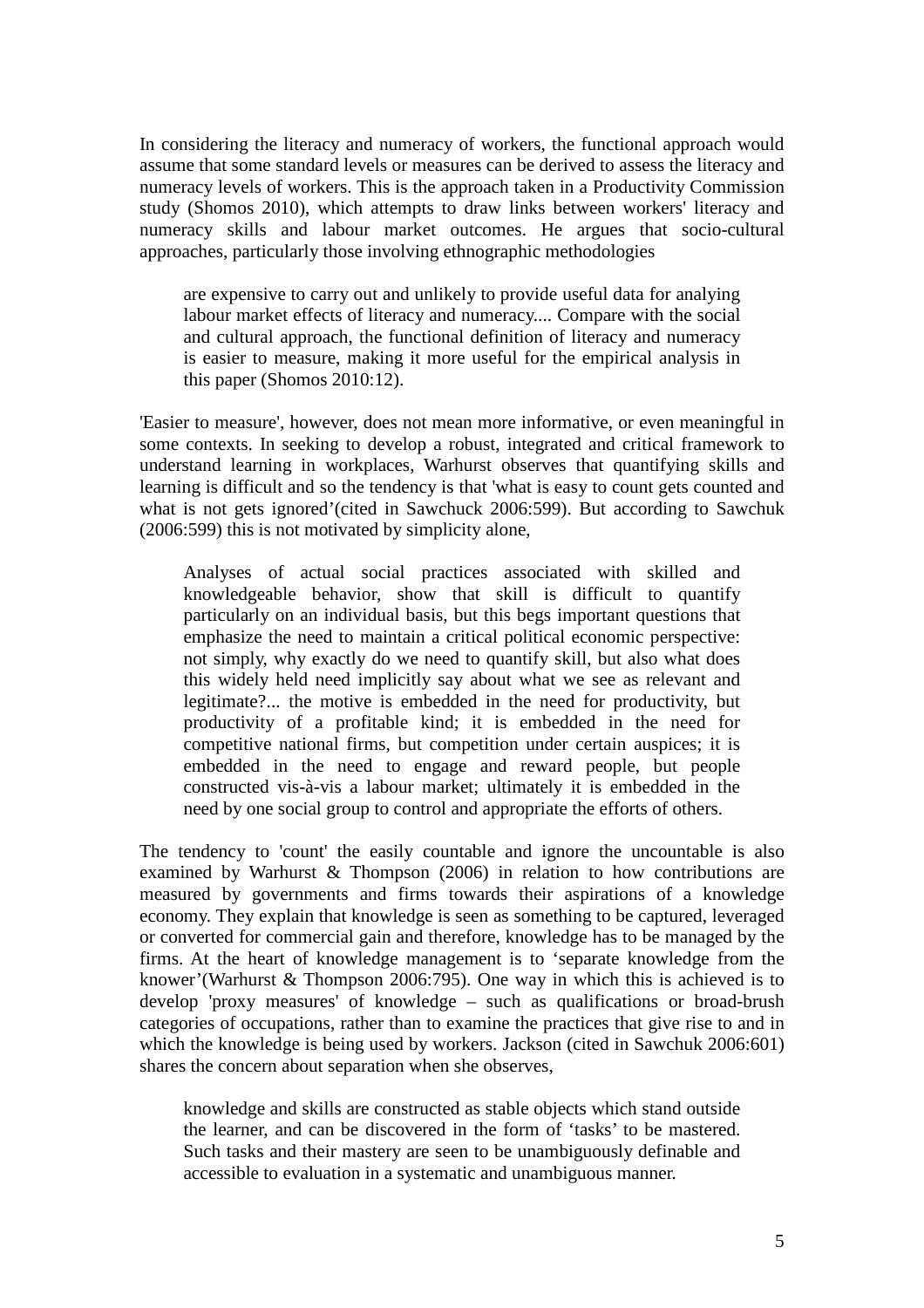Jackson explains that the reduction of what workers know in practice to something that can be examined 'outside' the worker means these objectified activities are 'defined, measured, and evaluated for someone else's purposes .. .it [also] has the effect of disorganizing vocational activity for the purposes of the individuals whose 'need' is to master it as a form of practical action' (Jackson in Sawchuk 2006:601)*.* 

Although many workplace literacy and numeracy programs take a functional approach often citing improved workplace communication as one of their goals, employer driven programs privilege, not surprisingly, development of skills requirements that serve the immediate interests of the employers. However, literacy and numeracy programs that have a broader scope have been shown to afford significant social capital outcomes for the learners. Balatti, Black and Falk (2006) show that literacy and numeracy learners improve their self-efficacy, develop new networks and learn how to interact differently in a range of networks. The combination of social and human capital outcomes in turn improves the socioeconomic well being of individuals in areas such as employment, health and education and learning.

Workers who participate in a literacy and numeracy course can be motivated by different reasons - an opportunity to enhance skills; punishment for poor work performance; a reward for good behaviour - and the benefit can depend on how the worker is approached, how the learning is organised and how much control the worker has in what they learn. Thus, literacy and numeracy can be critical social tools for empowerment in the community and in the workplace. From a workers' rights perspective, literacy and numeracy can enable people to 'read and write', that is interpret and shape, their workplace. However, how literacy and numeracy can lead to worker agency and empowerment can only be understood by a critical examination of the practices in the workplace, not by reacting to what the proxy measures say.

### **Looking back at union engagement**

Trade unions have had a long tradition of promoting education for their members and this takes a number of forms. Unions organise self-education for their officials and officers; there are programs for elected delegates and representatives; and there is a wider informal education of members through meetings, publications and websites, policy stances and campaign activities, a notable recent example of which was the *YourRightsatWork* campaign. Unions are also active through policy advocacy around broader education policy and systems in schools and higher education, and also in work-related policy such as in vocational education and training.

Restructuring education and training was one of the great aims of Australia's union movement in the 1980s and 1990s. It was a key plank of the Prices and Incomes Accord between the Australian Labor Party and the ACTU. Unions played a major role in VET and skill policy development in national training reform, specifically in its strong endorsement of the introduction of competency-based training (CBT). It would link training with wages, tie skill development to industry restructuring, and extend education opportunities for workers, many of whom had not been well served by educational institutions.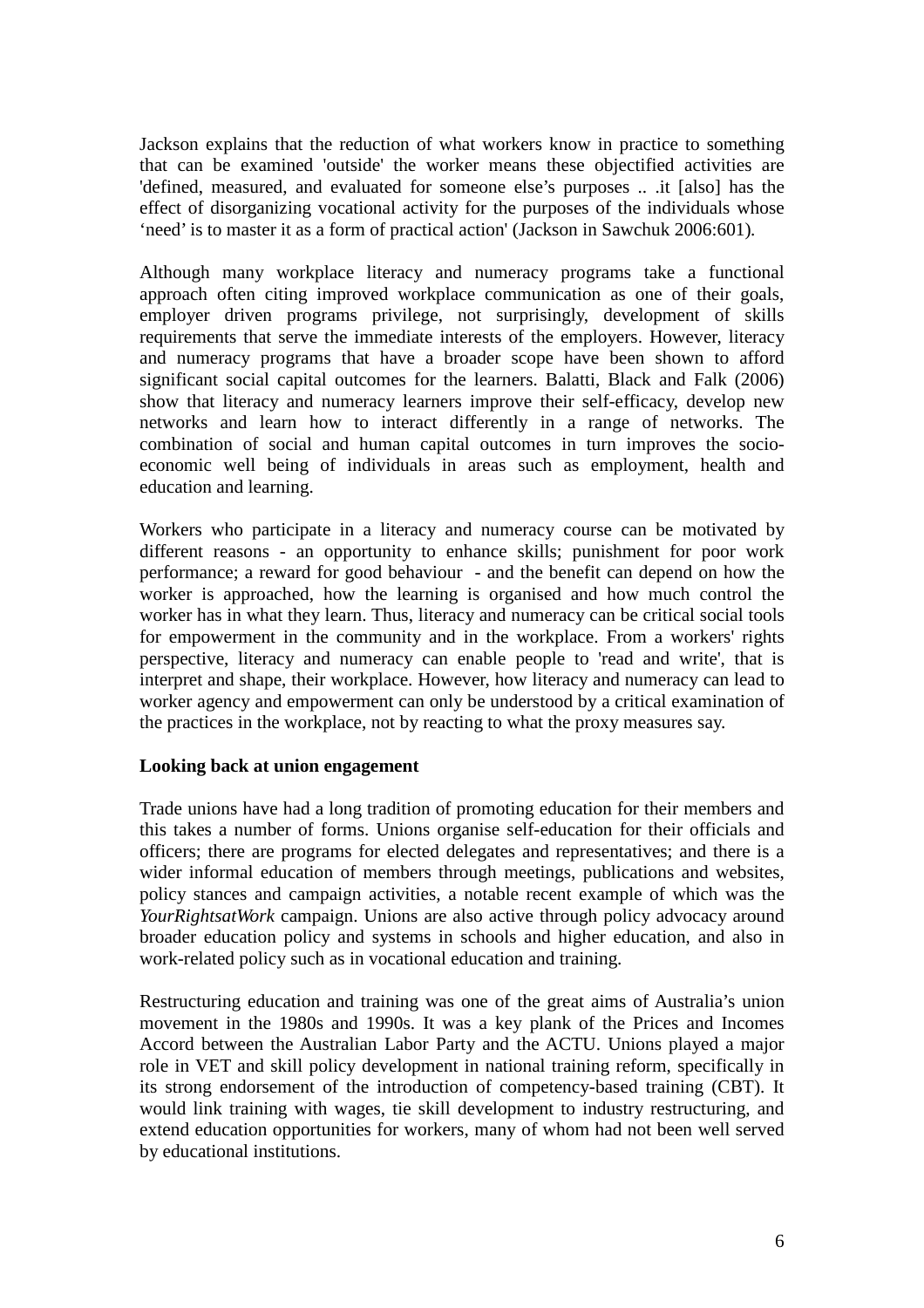Reshaping vocational education was a massive undertaking that created a complex web of national and industry agencies. After 1996 and the election of the Howard government education reform moved firmly under the influence of 'industry', which became a synonym for business. Many trade unionists who worked most closely on the original reforms subsequently believed that their efforts failed to deliver the type of system they envisaged (Brown 2006).

Since then unions' involvement as visible players in VET reforms has declined, which can partly be explained by the necessarily defensive position needed to respond to the challenges associated with the Coalition government's WorkChoices laws, but also due to a narrowing vision of what role and purposed education can play especially in the broader society outside the workplace and the labour movement. A 2007 study of the ACTU's education and training programs (Brown & Yasukawa 2009) showed that most unions at that time (during the last few months of the Howard Government) focussed their education and training efforts on their organisers and to some extent delegates. There was little attention given for education and training of the union officials, members or workers more broadly with any longer term vision for the union movement, as programs were motivated by the crisis in membership decline, and education and training were seen as a means to solving the crisis.

Throughout the Howard years the ACTU continued to pass policy on VET, workplace education and union learning, including an interest in workplace learning representatives, but with ever-diminishing likelihood of it being listened to or consulted with. By 2009 the ACTU Congress again addressed issues of workplace education but this time in the context of a recently elected ALP government, however by this stage Labor's vision for education had narrowed considerably from the broad view espoused in Kim Beazley's lifelong learning ideas to the much narrower human capital driven policies that Kevin Rudd and Stephen Smith took to the 2007 election. In 2009 the ACTU resolved that,

unions pursue a range of protections for members and delegates… (and) seek commitments from employers about organising rights, delegate protections and workplace education. ...These arrangements are a key to successful organising and growth, and to ensuring Australian workers have a genuinely free choice to join a union and participate collectively in workplace issues (ACTU 2009:73).

Congress committed to

pursuing the development of stronger and more effective unions by: ….. c) ensuring members have access to appropriate workplace education. (ACTU 2009:73) ... (and) will: … in conjunction with affiliates, consider mechanisms to establish workplace education schemes for Australian workers (76)

In the early 1990s, following the International Literacy Year and the introduction of Australia's Language and Literacy Policy, several unions successfully negotiated enterprise and industry agreements that made commitments to promoting workers' literacy and numeracy through joint efforts by employers, union, government and employer organisations (ACTU 1993). Since then some unions have used WELL programs to organise literacy and numeracy programs for workers. Published case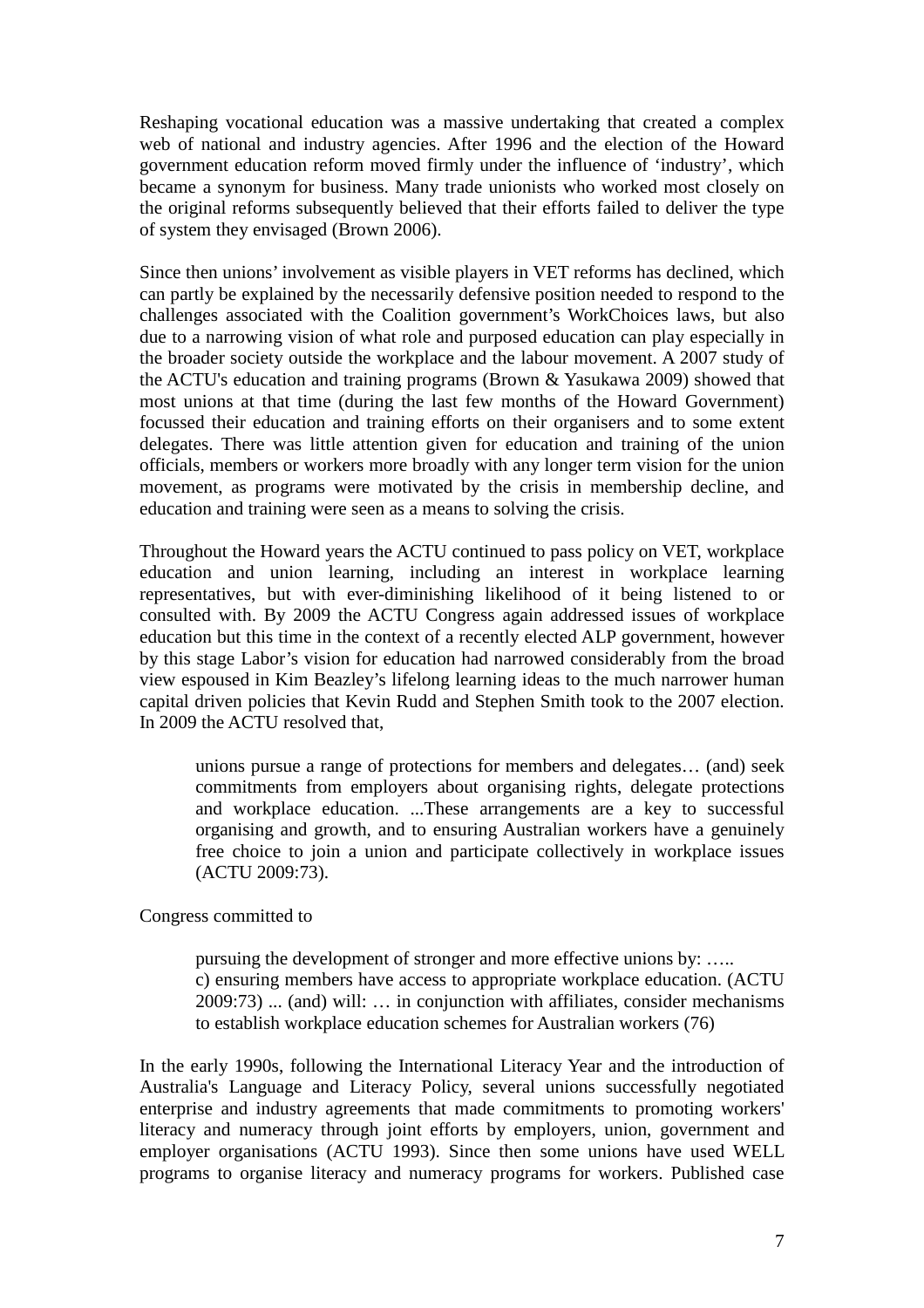studies of the CFMEU (DEST 2001) and  $TCFUA<sup>2</sup>$  (DETYA 2001) report successful outcomes including better communication skills for the workers; better understanding by workers of their legal right and OHS regulations. We do not necessarily argue against the provision of literacy and numeracy training such as what can be provided through the WELL funding; however, it is important to note that these programs are based on the functional model of literacy and numeracy where trainees are identified individually as needing in literacy and numeracy training.

There is however little indication that unions have engaged critically in relation to literacy and numeracy issues beyond this functional model. In particular, there is little evidence of the recognition that literacy and numeracy practices in the workplace are imbued with relations of power between the employers and workers. The questions of whose literacy and numeracy are valued, along with the political dimension of developing solidarity and agency are elusive. This highlights a particular expression of the more limited understanding of education that currently holds sway in both the political and industrial wings of the labour movement. The ALP's Education Revolution policy of a 'third wave' of economic reform is 'centred on investment in human capital' to position 'Australia as a competitive, innovative, knowledge-based economy that can compete and win in global markets' (Rudd and Smith 2007, 3). This view stands in stark contrast not only to earlier ALP policy thinking but to British Labour's policies of the mid 1990s and its commitment to a learning society that sought to broaden access and extend learning opportunities at work and beyond (see for instance the 1997 Fryer Report Learning for the twenty-first century). How unions might again become more closely involved in VET and literacy and numeracy policy taking as a starting point a worker's perspective is where we now turn.

## **Union re-engagement in literacy and numeracy**

While unions themselves would not typically have literacy and numeracy teaching expertise, models from the UK and elsewhere provide examples of how unions take a role in brokering learning programs for their members, for instance with local adult education colleges. The Blair Government created a union learning fund (ULF) in 1998 to promote trade union activity to support the creation of a learning society. Under the Fund it also established union learning representatives (ULRs) which heralded a new approach to vocational training and lifelong learning; this was aimed at addressing serious skills gap in the UK labour force and low participation where around forty percent of UK employees had received no training in the previous year (Moore 2009). An important feature of the system is to encourage union learning agreements with companies. The idea was that union appointed learning reps would help identify the learning needs of members and then provide access for them to obtain qualifications. This training could be provided by a range of providers and the programs could be placed in workplaces or community centres.

Statutory recognition for ULRs came into force in 2003 following the Employment Act (2002) and provides the right to paid time off work (Clough 2010). In 2008-2009 it was reported that 113,000 working people were trained through ULF projects. The five most common types of training entered into were Skills for Life; Information and Communication Technologies (ICT); Certificates in Professional Development (CPD;

 2 Textile, Clothing and Footwear Union of Australia (TCFUA)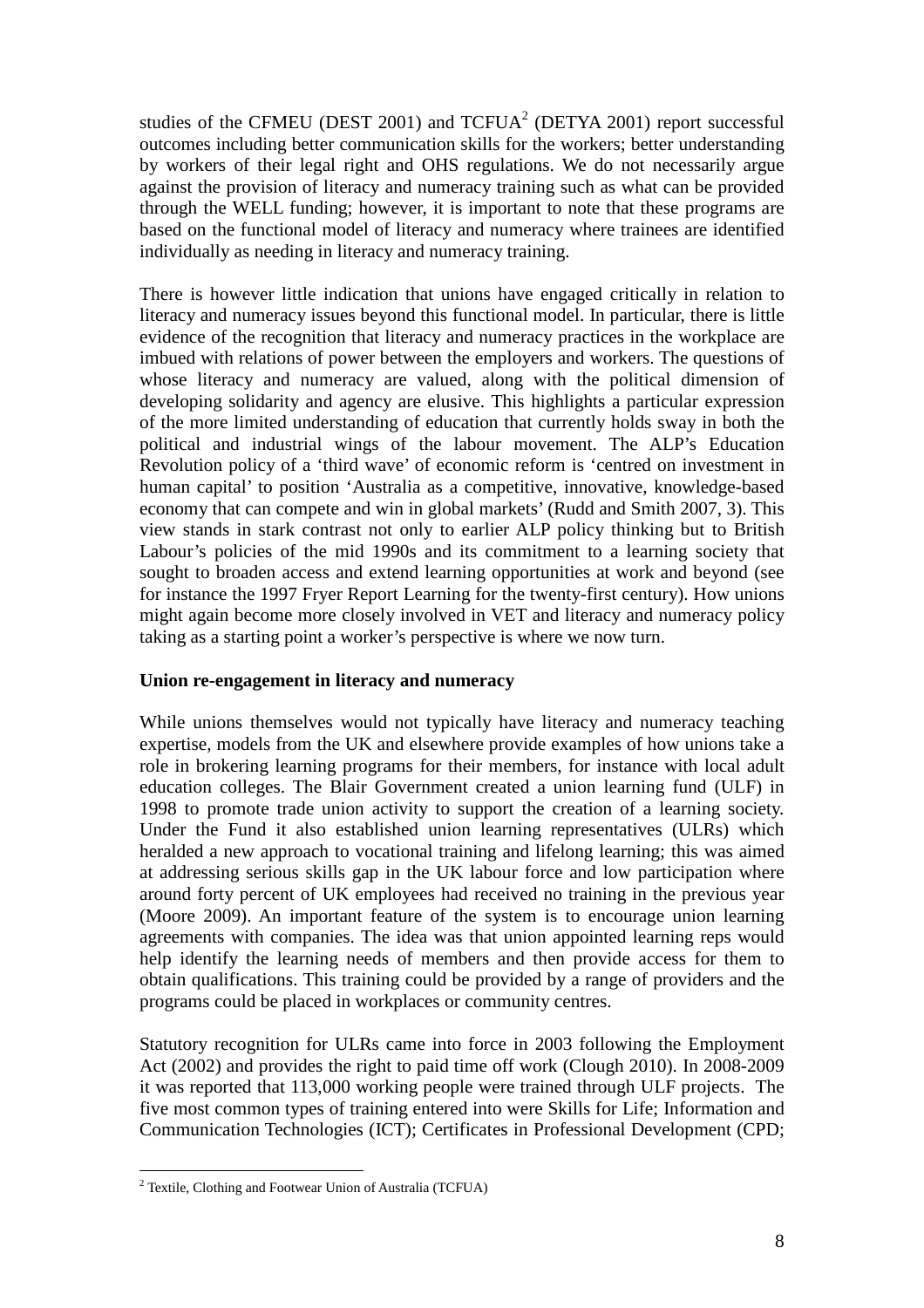NVQs at Levels 2 or 3; and general Further Education courses (Unionlearn 2010). Clough (2010) reports that literacy and numeracy is the area where the learning representatives are having the greatest impact. By 2010, 22,000 learning reps existed in England, and the concept has been taken up in Denmark, Ireland, Finland and New Zealand (Clough 2010, Holland 2007).

Reports on studies of workplace learning point to the significance of having trained ULRs working with their own workplace colleagues (Warhurst, Findlay & Thompson 2007; Lee & Cassell 2009; Clough 2010).Involving union representatives in learning encourages a more 'bottom-up' approach to its development as employees are more likely to be frank about their basic skill needs to a peer than to a manager. In an informal discussion with a union representative training coordinator in the UK, two of the authors were told that some of their learning representatives had organised English language classes for low-paid migrant workers, and that the initial and significant benefit felt by these workers was the opportunity the classes gave for building a sense of community and solidarity with other workers, who otherwise they would rarely see or have the opportunity to interact with in the workplace.

Australia does not currently have the equivalent of a ULF or a ULR system. We argue, however, that unions can play an active role in influencing the literacy and numeracy policy debates in order to create spaces for literacy and numeracy that builds social capital which arguably is important for human capital development as well. We provide two small case studies from the authors' previous research to help us explore these potentials. One, undertaken by Black (2001) involved a study of the literacy and numeracy practices of local council workers. The second study centred around the experiences of casual workers in a higher education institution and examined the role and meaning of numeracy in organising these workers.

In Black's (2001) study of local council workers, he and a colleague travelled with teams of outdoor workers who were responsible for concreting footpaths and cleaning the drains in the local council area. Interviews with workers during their 'downtime' (for example, while waiting for cement to dry) revealed quite different perspectives to those obtained from interviews with the manager and supervisors. Whereas the manager and supervisors believed the workers lacked literacy and numeracy skills and were in need of a literacy class, 'in practice' there were few literacy and numeracy practices actually required of the teams. The manager, for example, espoused the need for workers to write quotes for local residents requiring concrete driveways, and to be able to calculate concrete pours, but it was mainly the team leader who assumed these roles, and besides, these practices were learnt on the job quite easily with help from fellow workers. Incident reports were another example, such as when teams accidently severed power cables, but these were written by the cost clerk at the depot, and not by the team members. By contrast, the workers were found to be 'deficient' in literacy and numeracy in the formal weekly training program at the depot delivered by the manager and a supervisor. This program was an attempt to encourage workers to think differently at work, to take on some of the characteristics of so-called 'knowledge workers'. But what it didn't take account of was the bitterness some workers felt at their treatment by the council which had reduced their workforce numbers, and implemented workplace reforms that pitched work teams against work teams. The main outcome of the training program was workers feeling belittled ("I felt like a school kid again"), and confirmation for the manager that the workers did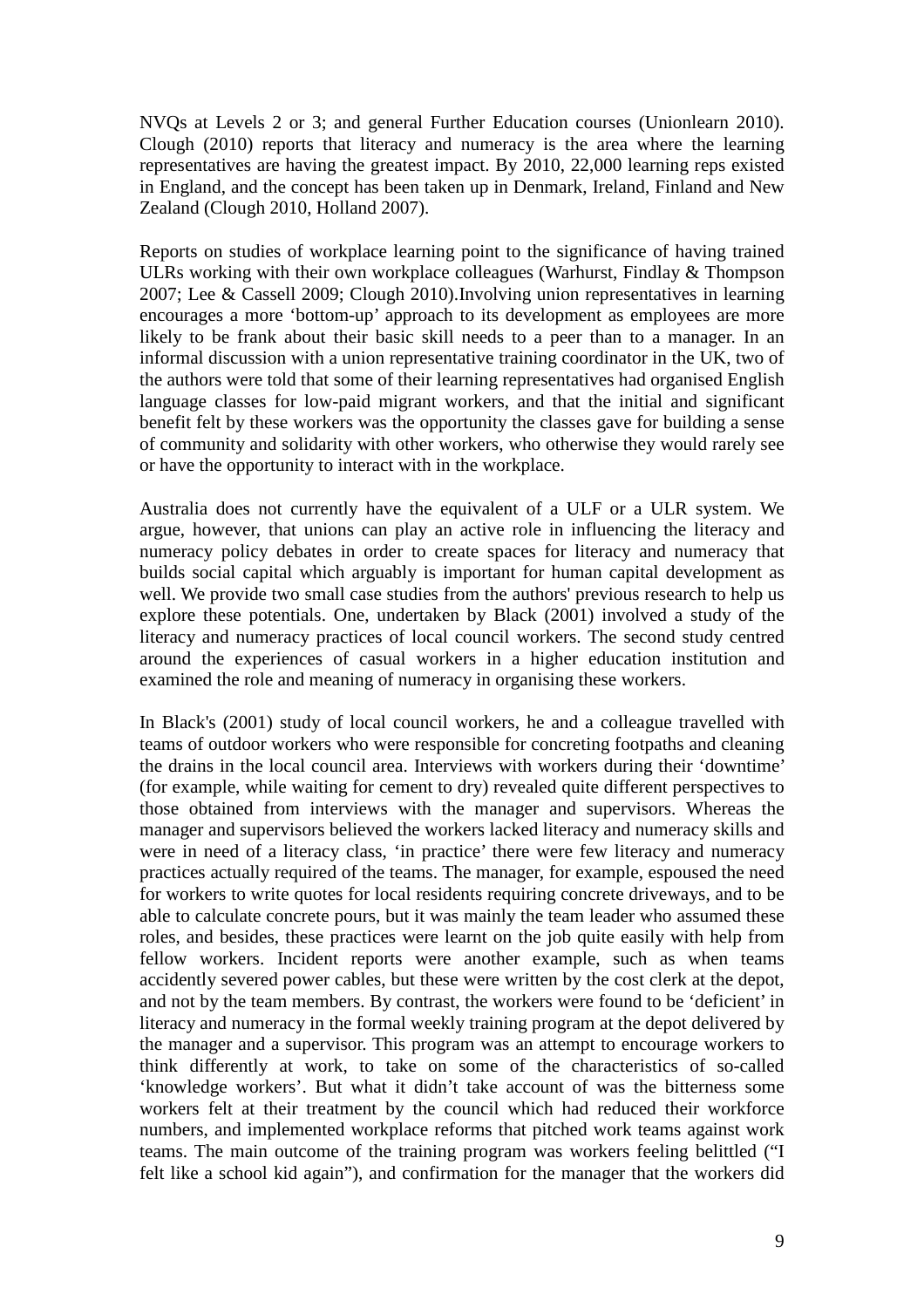indeed lack literacy and numeracy skills ("they don't understand square metres"), which in a formal 'schooled' sense was probably correct, given virtually no workers had attended school beyond year 10. But the important point was that the workers comfortably and efficiently managed the literacy and numeracy practices required of them in their work.

On the face of it, the manager and his supervisor considered they had workers with basic education needs, but these needs were not perceived by the workers who daily undertook hard, physical work with little monetary reward. A formal education program organised by the manager, would have been resisted by these workers, and doomed to fail. And yet, the workers were happy to improve their skills and spoke enthusiastically of learning from their fellow workers, and pointed to the fact that the council had neglected their training needs. An alternative workplace education program, organised from within their own worker ranks, and which focused on their own perceived needs, would most likely have been welcomed, and a union learning representative could enable this to happen.

Yasukawa and Brown (forthcoming) examined the ways in which a group of casual academics in an Australian university were mobilised to take collective action about their grievance about their pay and conditions. The mobilisation of these workers arose after the dissemination of a union-funded in-depth study of the lived experiences of casual academics (Brown, Goodman & Yasukawa 2010). The study debunked many of the reasons advanced by the employers of the desirability of casual labour and gave these workers, who often work in isolation, a sense of solidarity of experience. This led to the casual workers to come together to discuss a shared concern about the amount and basis on which they were being paid. Local workplace union delegates facilitated meetings of the casuals, and it came to light that the workers found the casual pay formula cryptic and incomprehensible. The union delegate demystified the formula, and helped the staff to produce the evidence needed to challenge the basis of their pay. Whereas the employer would point to the formula as a 'given', this was a 'critical numeracy' exercise where the workers interrogated the validity of the formula in a way that led to an industrial dispute, which resulted in the casuals receiving additional pay. Furthermore, the exercise involved the delegate explaining the history of the formula, and politics within the union that has been working to silence the voices of the casual workers; this in turn mobilised some casuals to become active in their union.

The two studies cited above provide ideas for unions to build the kind of social capital unionism advanced by Jarley (2005). By focussing on the work practices of the workers, rather than 'proxy' measures of the workers' skills or workplace productivity levels; unions can play a role in devising education and training programs that are designed to meet the real needs of the workers in ways that build on their existing know-how. As the UK experience shows, learning representatives can be 'ethnographers' of their own workplace, that is, as workplace representatives who know the authentic workplace practices, and who are more likely to be trusted in initiating discussion about education needs. Furthermore, the 'crisis' discourse advanced by employers can be used as an opportunity for unions to create space for involvement in worker education, while using the opportunity to facilitate the kind of critical education that builds social capital among workers.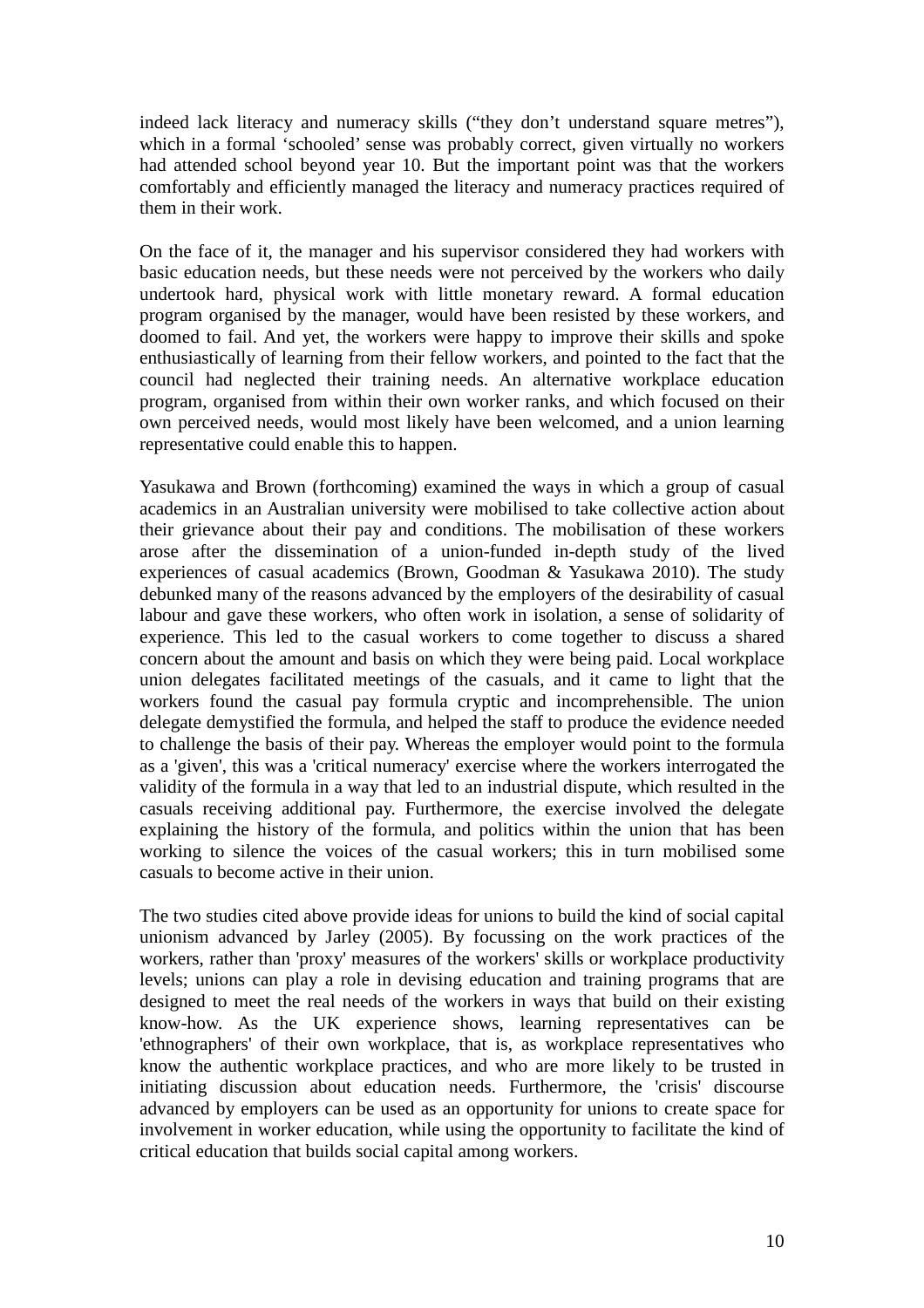Employers and their peak bodies understandably give primacy to human capital outcomes from literacy and numeracy learning, and view literacy and numeracy as functional skills that are needed by workers to perform their work well, and give secondary focus to the social capital outcomes such as increased participation in society that can arise out of literacy and numeracy learning. Unions can broaden the possibilities for expanding the scope of worker education, but this can only be achieved if unions do not get locked into the narrow thinking of literacy and numeracy as purely functional skills, and focus on how workers engage in their work practices. This requires renewed union engagement in the literacy and numeracy policy debates that are currently unfolding.

### **Conclusion**

This paper has argued the need to re-think the discourse around skills shortages and a literacy crisis so that policy debates, particularly in relation to literacy and numeracy can be broadened. There are competing conceptual models of literacy and numeracy (functional and social practices), and we have argued that the debate led by employers and government, with little input from workers or unions, is framed within the narrow functional model based on a human capital agenda. Yet unions played a leading role in earlier stages of training reform, and in the UK the experience of ULRs shows one way of engaging workers in taking up education and training. Examining alternative ways of engaging workers and giving greater attention to workers' experience of their work, workplace and aspirations for learning offers a way of thinking beyond a narrow skill deficit model.

There are important reasons for trade unions to be taking a leading role in promoting literacy and numeracy learning for their members. The first reason is for immediate self-interest. Promoting and negotiating education and training opportunities with and for workers increases unions' relevance to workers and workplaces. Secondly, literacy and numeracy classes can offer places for workers and union members to collectively imagine and explore ways to actively shape their workplaces, rather than see them shaped entirely by the employers' vision. The challenges confronting unions are many, some are external but others are internal. The dominant thinking about the purpose of education emphasises narrows it to be primarily a means of developing individual human capital in the interests of enterprises and the economy. This prevailing view shapes ideas within the labour movement also, however there are signs that different thinking is needed. Ged Kearney, the recently elected ACTU President has spoken of labour's need to carry two swords, the sword of vested interest and the sword of social justice so that unions are relevant not only in the workplace but in the community and society. She has argued that education's 'purposes and curriculum are (too) tightly proscribed' and that 'we need a worker education that is far broader (Kearney 2010). By creating spaces for workers to come together to discuss their experiences of work, their aspirations and barriers to achieving them, workers can develop a sense of community and collective purpose.

## **References**

Australian Bureau of Statistics (ABS). (2008). *Adult literacy and life skills survey, Summary results: Australia 2006*. ABS, Canberra.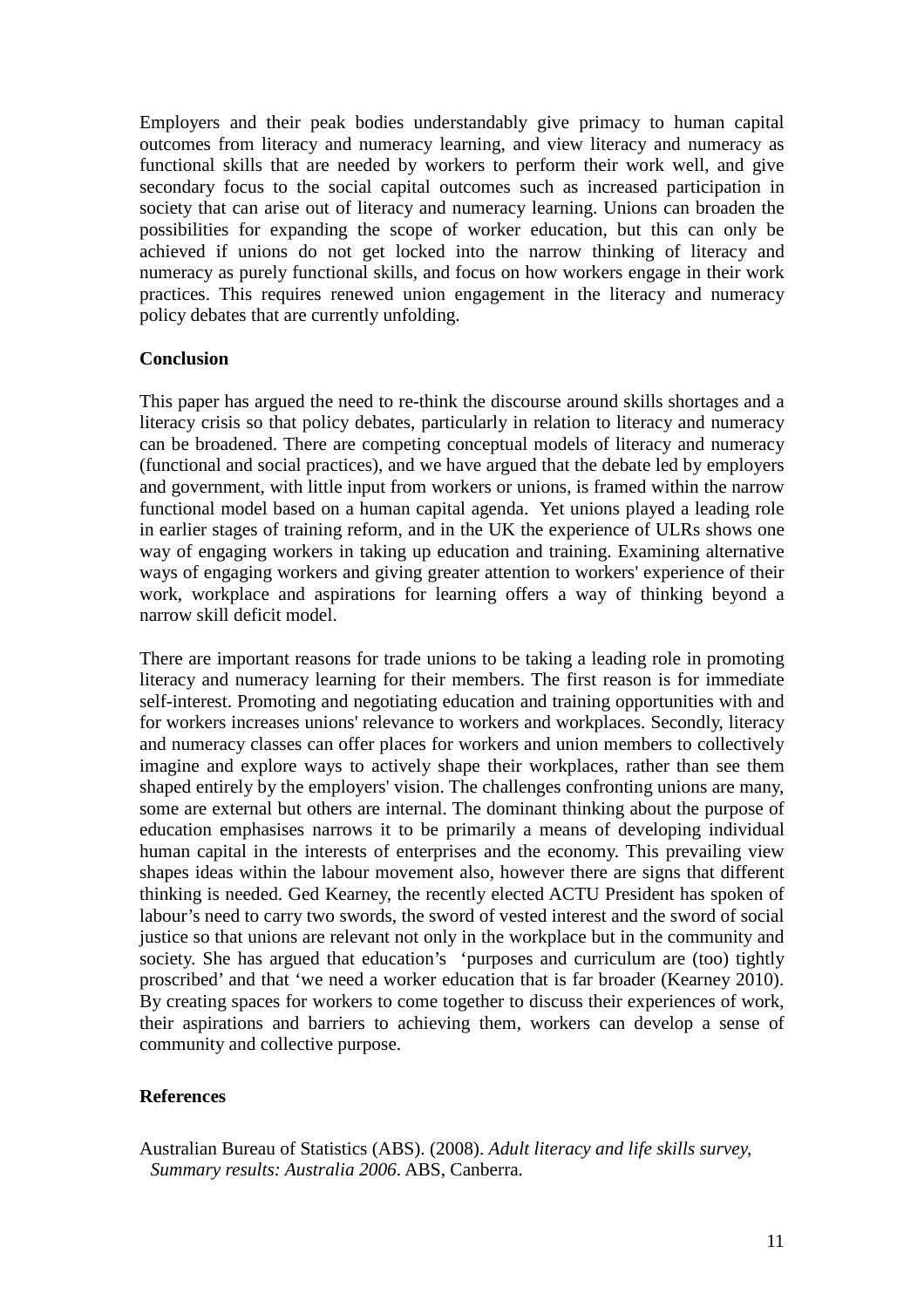- Australian Council of Trade Unions (ACTU). (1993). *Enterprise/ Industry Agreements and Literacy*. ACTU, Melbourne.
- Australian Council of Trade Unions (ACTU). (2009). *Unions delivering for all working Australians.*ACTU, Melbourne, revised 25 November 2009.
- Australian Industry Group (AiG). (2010a). *National Workforce Literacy Project*. Australian Industry Group, Sydney.
- Australian Industry Group (AiG). (2010b). *Literacy and Numeracy in the Workforce, Briefing paper for the NCVER Adult language, literacy and numeracy search conference*. Canberra, 13 September, 2010.
- Australian Manufacturing Workers' Union (AMWU). (2008). *Submission: Skilling Australia for the Future*. AMWU, Sydney.
- Australian Workers' Union (AWU). (2010). *The Australian Workers' Union Submission to The National Resources Employment Taskforce.* AWU, Sydney.
- Balatti, J, Black, S. and Falk, I. (2006). *Reframing Adult Literacy and Numeracy Outcomes: A social capital perspective*. National Centre for Vocational Education Research, Adelaide.
- Barton, D. (2007). *Literacy: An introduction to the ecology of written language, 2nd ed.* Blackwell, Oxford.
- Belfiore, M.E., Defoe, T.A., Folinsbee, S., Hunter, J. and Jackson, N.S. (2004). *Reading Work: Literacies in the New Workplace*. Lawrence Erlbaum, NJ.
- Black, S. (2001) *Literacy as Critical Social Practice: A challenge to dominant discourses on literacy and (un)employment*, unpublished PhD thesis, UTS.
- Brown, T. (2006). From union inspired to industry led: how Australian labour's training reform experiment turned sour, *Journal of Industrial Relations*. 48(4), 491- 505.
- Brown, T. and Yasukawa, K. (2009), 'Education at the Centre? Australia's national union education program', *Australian Journal of Adult Learning*, 49(1), 102-125.
- Brown, T. Goodman, J. & Yasukawa K. (2010). Academic casualization in Australia: class divisions in the University, *Journal of Industrial Relations.* 52(2), 169-182.
- Clough, B. (2010). *The Origins, Role and Impact of Union Learning Representatives in the UK and other Countries*, Unionlearn, London.
- Construction, Forestry, Mining, and Energy Union (CFMEU). (2010). *Submission to the National Resources Sector Employment Taskforce*, CFMEU, Sydney.
- Council of Australian Governments (COAG). (2008).*National agreement for skills and workforce development*. COAG, Canberra.
- Department of Education, Employment and Workplace Relations (2010). *New Funding for Language, Literacy and Numeracy,* retrieved 4 February 2011 from www.deewr.gov.au/Skills/Programs/LitandNum/LiteracyNet/Pages/NewsLLNFundi ng.aspx (accessed 4 February 2011)
- Department of Education, Science and Training. (DEST). (2001). *Workplace English Language and Literacy: CFMEU Gains for the Employee – Gains for the Employer*, DEEWR, Canberra.
- Department of Education, Training and Youth Affairs. (DETYA). (2001). *Workplace English Language and Literacy: TCFUA – Grouping together to learn*, DEEWR, Canberra.
- Electrical Trades Union (ETU). (2008). *Submission: Victorian Government Discussion Paper on Skills Reform*, ETU Victorian Branch, Melbourne.
- Fryer, B. (1997) *Learning for the Twenty-First century: First report of the National Advisory Group for Continuing Education and Lifelong Learning*, November, http://www.lifelonglearning.co.uk/nagcell/index.htm